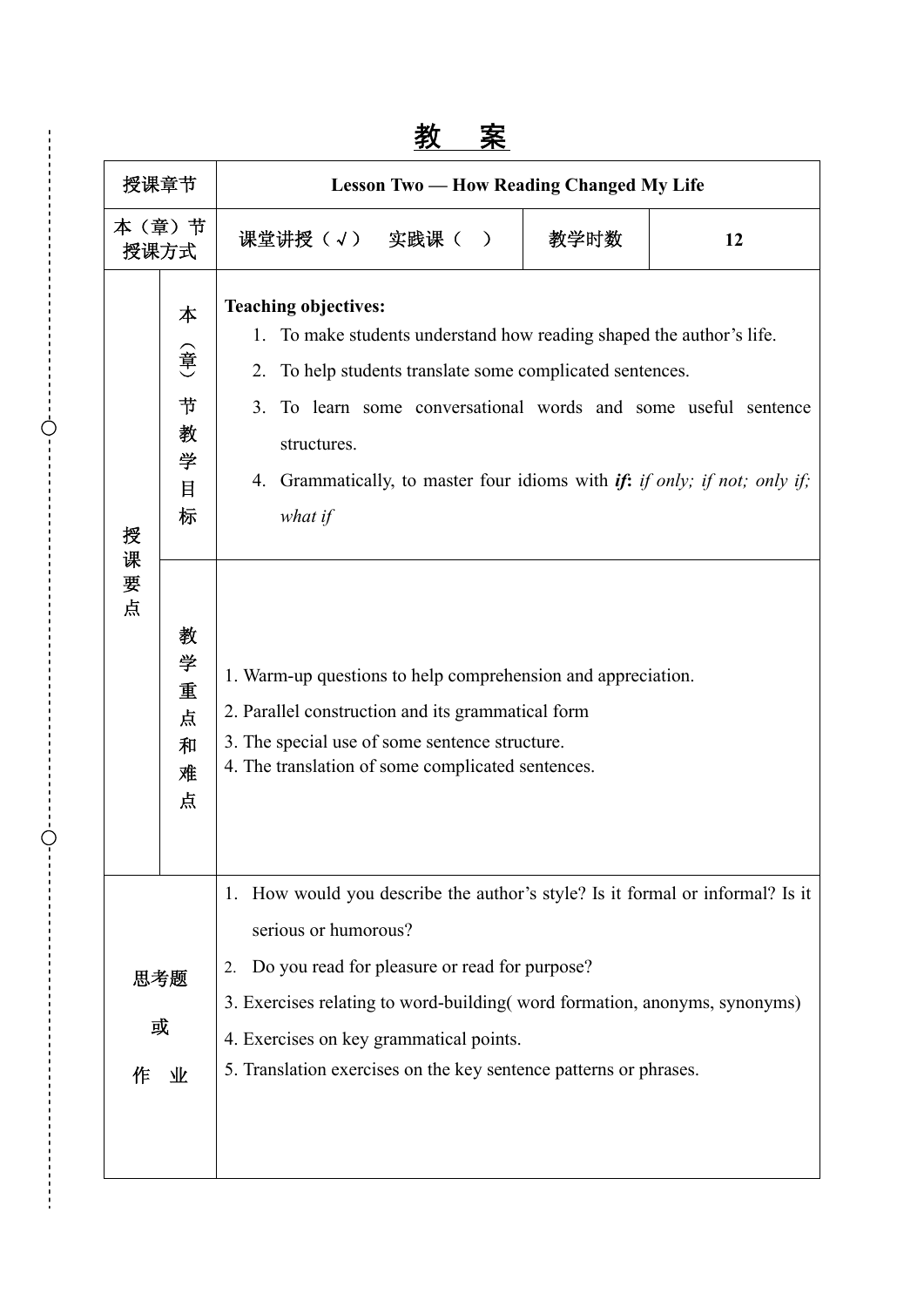# 教学内容与组织安排

#### **Teaching Goals:**

1. To arouse Ss' interest about the topic.

2. To get Ss to talk about their attitude toward reading.

#### **Teaching Method:**

1. Task-based methodology

2. Communicative Approach

#### **Difficulties and Importance:**

1. To ask Ss to talk about current reading situation.

2. To familiarize Ss with the author and some literary classics in the text.

#### **Teaching Procedures:**

#### **Step 1. Warming-up**

#### **1. Warm-up Questions**

1) What is your view about reading?

2) What is your favorite book and why?

3) Do you think reading have changed your life? Why or why not?

4) Could you list some English literature classics you have read?

5) Do you think television or computer or mobile phone will supplant books?

6) Do you like reading for pleasure or reading for purpose or both?

#### **Step 2. Brief introduction to the author.**

**A**nna Quindlen (1953- )

Every other week, millions of readers turn to the back page of Newsweek for Anna Quindlen's perspectives on events of the day and issues of family, work, education and social justice. A Pulitzer Prize-winning journalist and bestselling author, Quindlen writes Newsweek's popular column "The Last Word."

During the past 30 years, her work has appeared in America's most influential newspapers and magazines and on fiction and nonfiction bestseller lists. Her national bestseller, *A Short Guide to a Happy Life,* has sold over one million copies. Her first novel, the critically-acclaimed *Object Lessons*, was followed by the bestselling *One True Thing* (which was made into a major motion picture starring Meryl Streep and Rene Zellweger). *Black and Blue*, her third novel, was also a bestseller and a selection of the Oprah Winfrey Book Club. *Black and Blue* and her latest New York Times bestseller, *Blessings*, were made into television movies starring Mary Stuart Masterson and Mary Tyler Moore. While a columnist for The New York Times (1981-1994), Quindlen became only the third woman in the paper's history to write a regular column for its influential Op-Ed page( Opposite Editorial page 专栏版,特写稿版—由专栏作者 等署名撰文,与社论版相对) when she began the nationally-syndicated "Public and Private." A collection of those columns, *Thinking Out Loud*, was a national bestseller. In Loud & Clear, a collection of her Newsweek and New York Times columns, she combines commentary on American society and the world at large with reflections on being a woman, a writer and a mother.

In 1992 Quindlen was awarded the Pulitzer Prize for commentary. In 1995 she left The Times and journalism to pursue a career as a full-time novelist. She is the author of: the children's books, *The Tree that Came to Stay and Happily Ever After*; the coffee table pictorials, *Naked Babies and Siblings; How Reading Changed My Life*; and *Imagined London*, in which she takes readers on a tour of her favorite English literary places and characters.

#### **"If your success is not on your own terms, if it looks good to the world but does not feel good in your heart, it is not success at all." --** Anna Quindlen

#### **Step3. Background Information**

Brief introduction to some literary works in text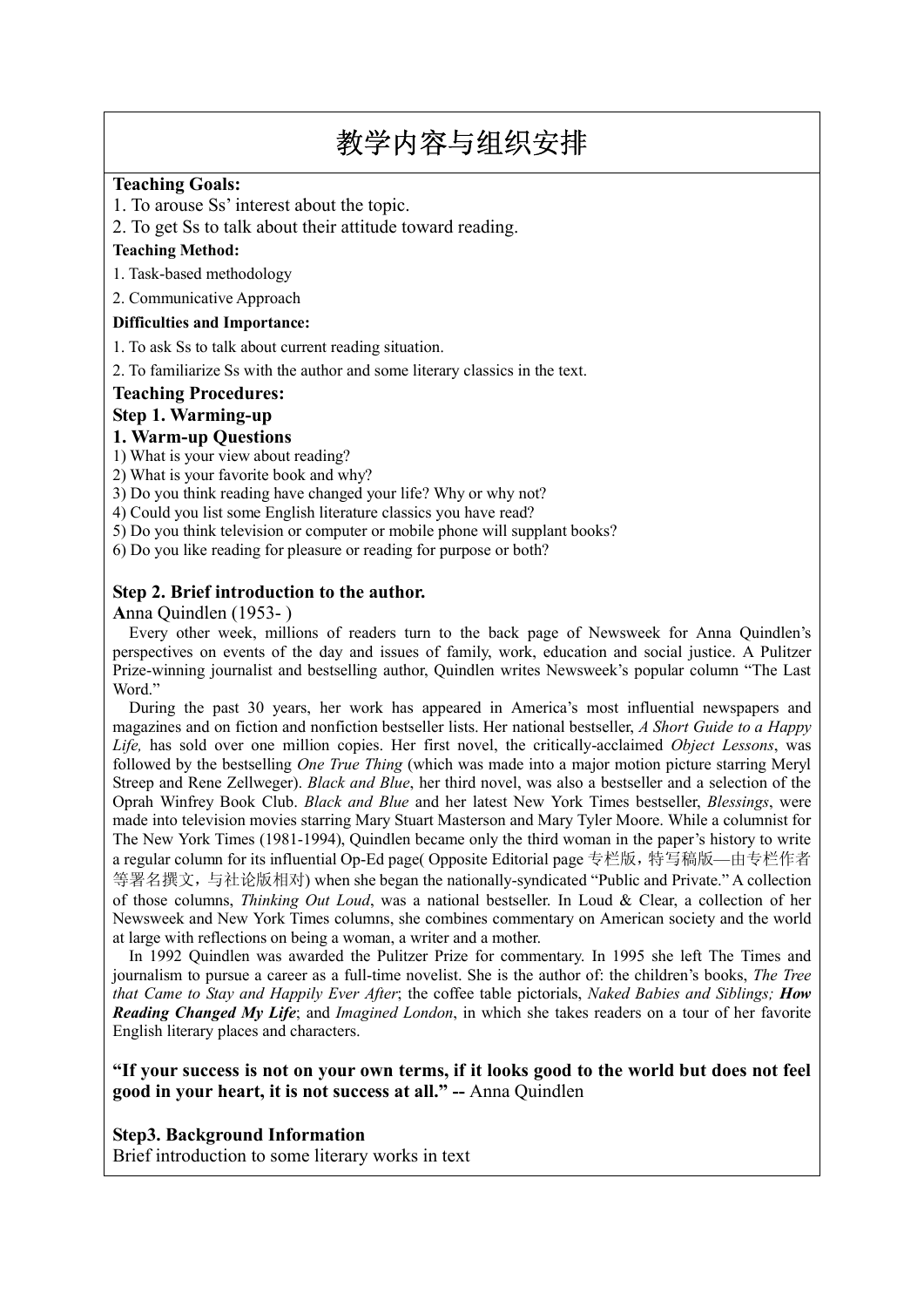*1. Middlemarch: A Study of Provincial Life* is a novel by George Eliot, the pen name of Mary Anne Evans, later Marian Evans. Subtitled "A Study of Provincial Life," the novel is set in the fictitious Midlands town of Middlemarch during the period 1830–32. It has multiple plots with a large cast of characters, and in addition to its distinct though interlocking narratives it pursues a number of underlying themes, including the status of women, the nature of marriage, idealism and self-interest, religion and hypocrisy, political reform, and education. The pace is leisurely, the tone is mildly didactic (with an authorial voice that occasionally bursts through the narrative) and the canvas is very broad.

2. *A Little Princess* is a 1905 children's novel by Frances Hodgson Burnett. It is a revised and expanded version of Burnett's 1888 serialized novel entitled *Sara Crewe: or, What Happened at Miss Minchin's Boarding School*, which was published in *St. Nicholas Magazine*. Based on a 2007 online poll, the National Education Association named the book one of its "Teachers' Top 100 Books for Children." It was one of the "Top 100 Chapter Books" of all time in a 2012 poll by *School Library Journal*.

3. *Anna Karenina* is a novel by the Russian writer Leo Tolstoy, published in serial installments from 1873 to 1877 in the periodical *The Russian Messenger.* Widely regarded as a pinnacle in realist fiction, Tolstoy considered *Anna Karenina* his first true novel, when he came to consider *War and Peace* to be more than a novel.

*4.Gone with the Wind*, first published in 1936, is a romance novel written by Margaret Mitchell, who received the Pulitzer Prize for Fiction for the book in 1937. The story is set in Clayton County, Georgia and Atlanta during the American Civil War and Reconstruction, and depicts the experiences of Scarlett O'Hara, the spoiled daughter of a well-to-do plantation owner, who must use every means at her disposal to come out of the poverty she finds herself in. *Gone with the Wind* is the only novel by Mitchell published during her lifetime.

5. *Rebecca* is a novel by Daphne du Maurier. When *Rebecca* was published in 1938, du Maurier became – to her great surprise – one of the most popular authors of the day. *Rebecca* is considered to be one of her best works.

6. *Jane Eyre* is a novel by English writer Charlotte Brontë. Primarily of the bildungsroman genre, *Jane Eyre* follows the emotions and experiences of eponymous Jane Eyre, her growth to adulthood, and her love for Mr. Rochester, the byronic $\left[1\right]$  master of Thornfield Hall. The novel contains elements of social criticism, with a strong sense of morality at its core, but is nonetheless a novel many consider ahead of its time given the individualistic character of Jane and the novel's exploration of sexuality, religion, and proto-feminism.

7. *A Tale of Two Cities* (1859) is a novel by Charles Dickens, set in London and Paris before and during the French Revolution. With well over 200 million copies sold, it ranks among the most famous works in the history of fictional literature. The novel depicts the plight of the French peasantry demoralized by the French aristocracy in the years leading up to the revolution, the corresponding brutality demonstrated by the revolutionaries toward the former aristocrats in the early years of the revolution, and many unflattering social parallels with life in London during the same time period. It follows the lives of several protagonists through these events. The most notable are Charles Darnay and Sydney Carton. Darnay is a French once-aristocrat who falls victim to the indiscriminate wrath of the revolution despite his virtuous nature,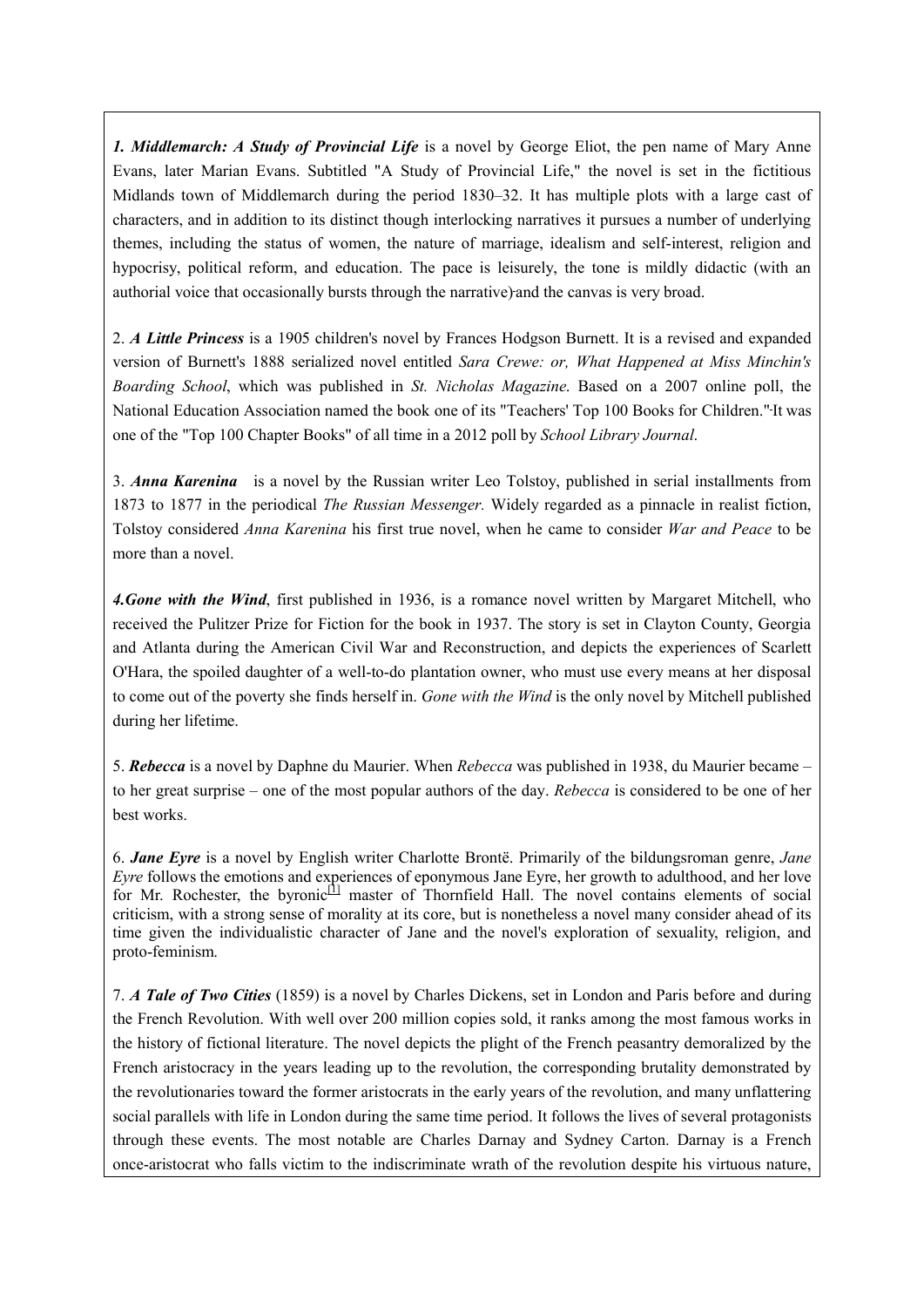and Carton is a dissipated British barrister who endeavours to redeem his ill-spent life out of his unrequited love for Darnay's wife. The 45-chapter novel was published in 31 weekly installments in Dickens' new literary periodical titled *All the Year Round*. From April 1859 to November 1859, Dickens also republished the chapters as eight monthly sections in green covers. Dickens' previous novels had appeared only as monthly installments. The first weekly installment of *A Tale of Two Cities* ran in the first issue of *All the Year Round* on 30 April 1859. The last ran thirty weeks later, on 26 November.

8. *Anne of Green Gables* (1908) is a bestselling novel by Canadian author Lucy Maud Montgomery. Written as fiction for readers of all ages, since the mid-twentieth century, the literary classic has been considered a children's novel. It recounts the adventures of Anne Shirley, a young orphan girl sent to a middle-aged brother and sister who have a farm on Prince Edward Island, and who had intended to adopt a boy to help them. The novel recounts how Anne makes her way with the Cuthberts, in school and the town.

9. *Heidi* is a Swiss work of fiction, published in two parts as (1) *Heidi's years of learning and travel* and (2) *Heidi makes use of what she has learned*. It is a novel about the events in the life of a young girl in her grandfather's care, in the Swiss Alps. It was written as a book "for children and those who love children" (as quoted from its subtitle) in 1880 by Swiss author Johanna Spyri.*Heidi* is one of the best-selling books ever written and is among the best-known works of Swiss literature.

10. *The Great Gatsby* is a novel by American author F. Scott Fitzgerald. The book takes place from spring to autumn 1922, during a prosperous time in the United States known as the Roaring Twenties, which lasted from 1920 until the Wall Street Crash of 1929. Between 1920 and 1933, the Eighteenth Amendment to the United States Constitution, commonly known as Prohibition, completely banned the sale and manufacturing of all alcoholic beverages: distilled spirits, beer, and wine. The ban made millionaires out of bootleggers, who smuggled alcohol into the U.S.. The setting of the novel contributed greatly to its popularity following its early release, but the book did not receive widespread attention until after Fitzgerald's death in 1940, when republishings in 1945 and 1953 quickly found a wide readership. Today the book is widely regarded as a "Great American Novel" and a literary classic. The Modern Library named it the second best English-language novel of the 20th Century.

11. *Pride and Prejudice* is a novel by Jane Austen, first published in 1813. The story follows the main character Elizabeth Bennet as she deals with issues of manners, upbringing, morality, education, and marriage in the society of the landed gentry of early 19th-century England. Elizabeth is the second of five daughters of a country gentleman living near the fictional town of Meryton in Hertfordshire, near London.

Though the story is set at the turn of the 19th century, it retains a fascination for modern readers, continuing near the top of lists of 'most loved books' such as The Big Read.It has become one of the most popular novels in English literature and receives considerable attention from literary scholars. Modern interest in the book has resulted in a number of dramatic adaptations and an abundance of novels and stories imitating Austen's memorable characters or themes. To date, the book has sold some 20 million copies worldwide.

12. *To Kill a Mockingbird* is a novel by Harper Lee published in 1960. It was immediately successful, winning the Pulitzer Prize, and has become a classic of modern American literature. The plot and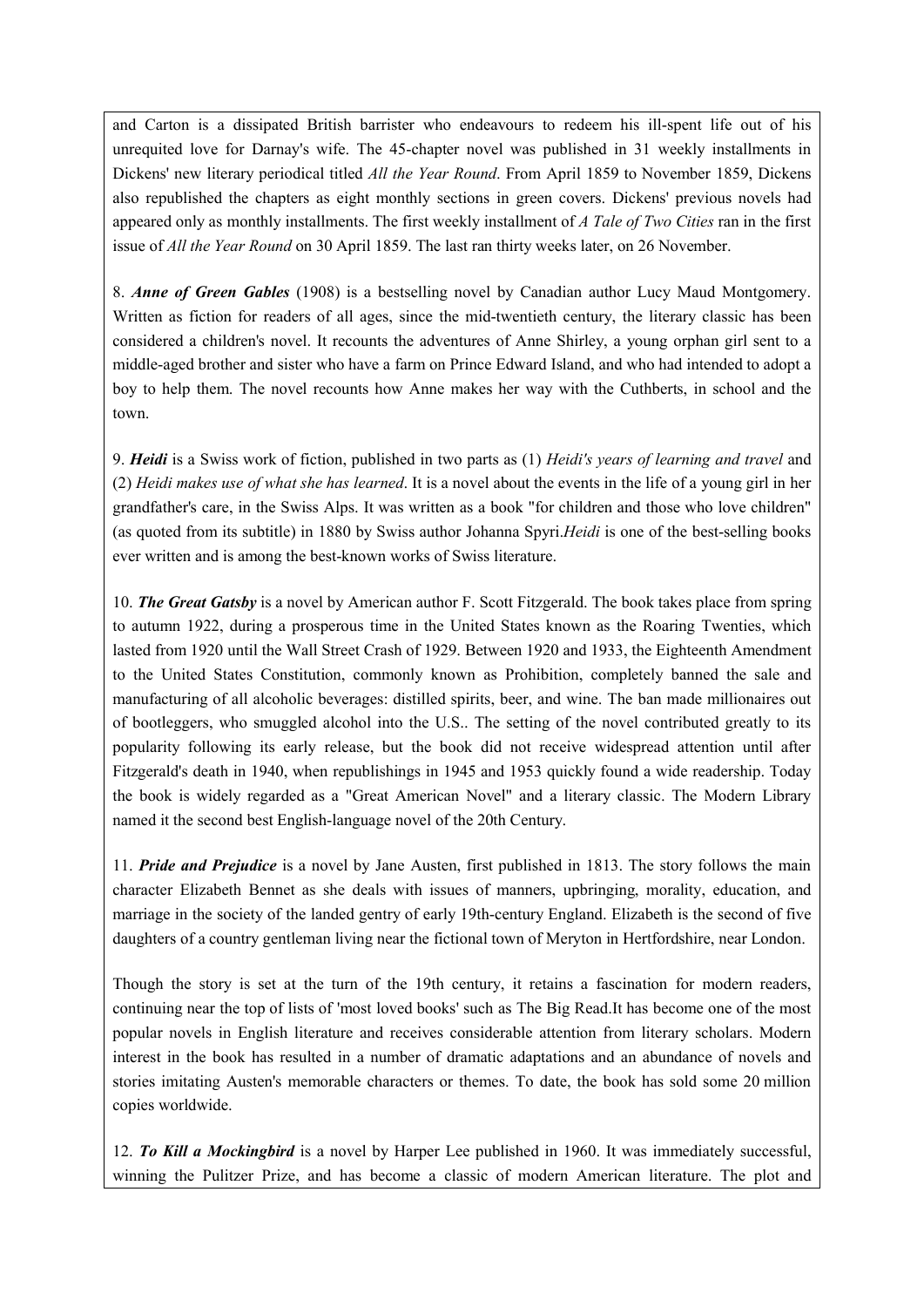characters are loosely based on the author's observations of her family and neighbors, as well as on an event that occurred near her hometown in 1936, when she was 10 years old. The novel is renowned for its warmth and humor, despite dealing with the serious issues of rape and racial inequality. The narrator's father, Atticus Finch, has served as a moral hero for many readers and as a model of integrity for lawyers. One critic explains the novel's impact by writing, "In the twentieth century, *ToKill a Mockingbird* is probably the most widely read book dealing with race in America, and its protagonist, Atticus Finch, the most enduring fictional image of racial heroism."

13. Moby-Dick; or, The Whale is a novel by Herman Melville, first published in 1851. It is considered to be one of the Great American Novels and a treasure of world literature. The story tells the adventures of wandering sailor Ishmael, and his voyage on the whaleship Pequod, commanded by Captain Ahab. Ishmael soon learns that Ahab has one purpose on this voyage: to seek out Moby Dick, a ferocious, enigmatic white sperm whale. In a previous encounter, the whale destroyed Ahab's boat and bit off his leg, which now drives Ahab to take revenge.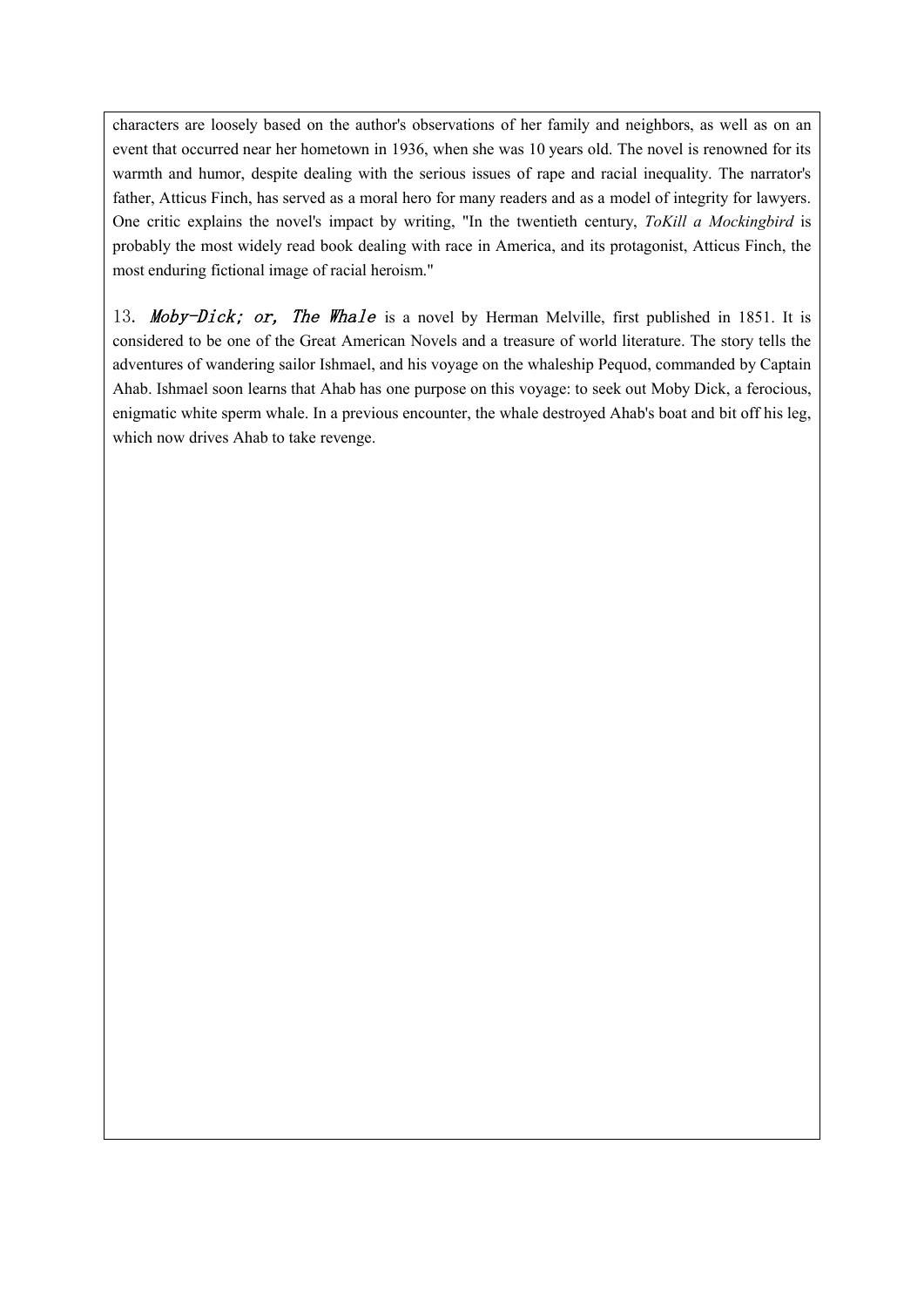# 教学内容与组织安排

### **Teaching Goals:**

To get Ss to learn some useful and important words;

#### **Teaching Method:**

1. Task-based methodology

2. Communicative Approach

#### **Difficulties and Importance:**

1. To conclude and collect the words and phrases.

2. To improve the student's ability of sentence making.

#### **Teaching Procedures:**

**Vocabulary** 

**1. Familiarize Ss with the proper names and the pronunciation of some words**; **2. Analyze the important words and let Ss make sentences with them.**

**abate**

[VERB] V

If something bad or undesirable **abates**, it becomes much less strong or severe. (FORMAL) *The storms had abated by the time they rounded Cape of Good Hope.*

#### **akim|bo**

[PHRASE] usu PHR after v

If you stand **arms akimbo** or **with arms akimbo**, you stand with your hands on your hips and your elbows pointing outwards.

arm in arm 臂挽着臂

hand in hand 手拉着手

arms crossed (also arms folded) 双臂在胸前合抱 arms akimbo 双手插着腰

#### **clan**

1 [N-COUNT] A **clan** is a group which consists of families that are related to each other. *...rival clans.* 2 [N-COUNT] You can refer to a group of people with the same interests as a **clan**. *...a powerful clan of industrialists from Washington.*

#### **coax**

1 [VERB] V n prep, V n to-inf

If you **coax** someone **into** doing something, you gently try to persuade them to do it.

*After lunch, she watched, listened and coaxed Bobby into talking about himself...*

*The government coaxed them to give up their strike by promising them temporary residence permits.* 2 [VERB] V n out of/from n

If you **coax** something such as information out of someone, you gently persuade them to give it to you. *The policewoman talked yesterday of her role in trying to coax vital information from the young*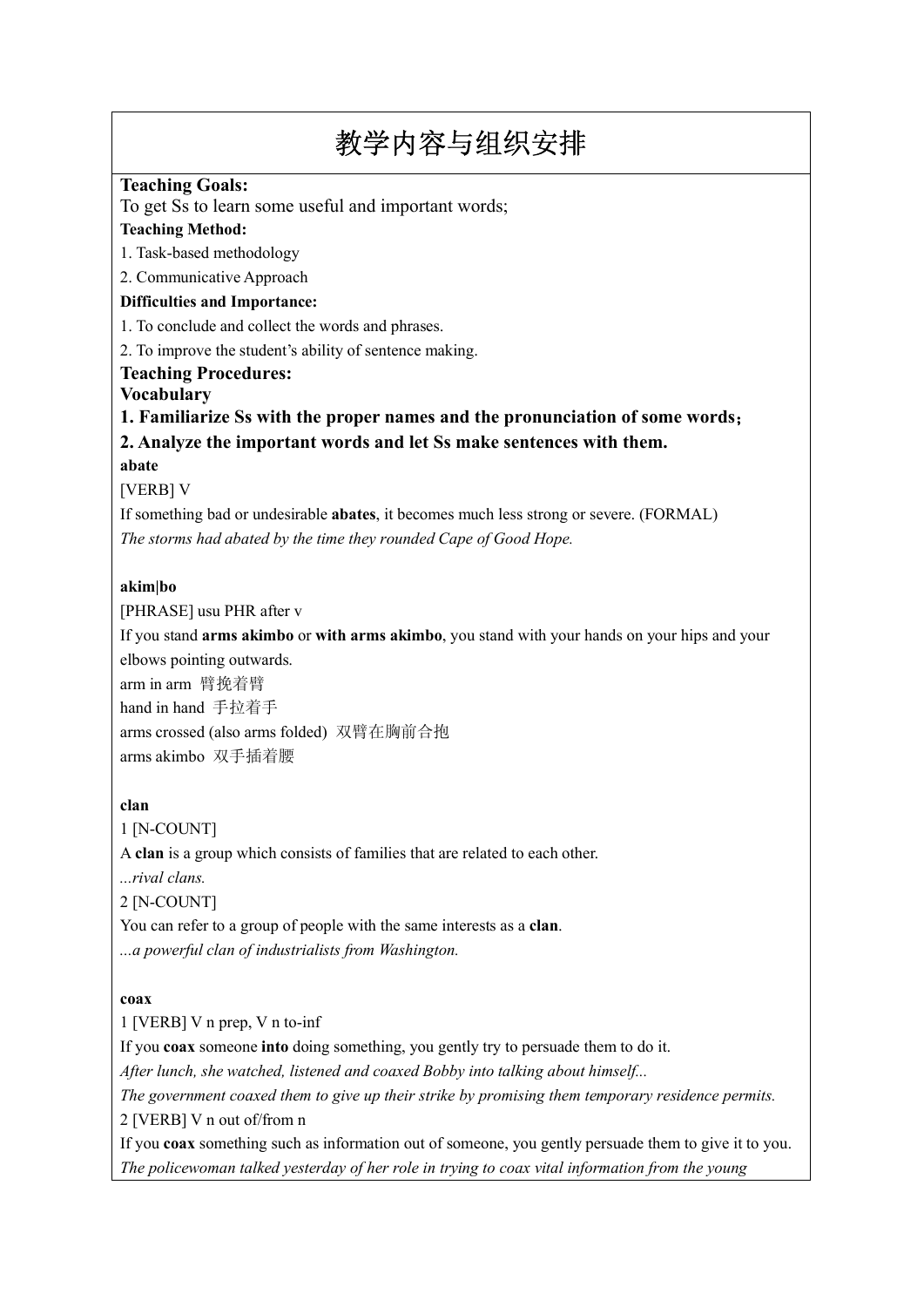*victim...*

#### **com|prise**

1 [VERB] V n, be V-ed of n, V-ed

If you say that something **comprises** or **is comprised of** a number of things or people, you mean it has them as its parts or members. (FORMAL)

*The special cabinet committee comprises Mr Brown, Mr Mandelson, and Mr Straw...*

*The task force is comprised of congressional leaders, cabinet heads and administration officials...*

*A crowd comprised of the wives and children of scientists staged a demonstration.*

2 [VERB] V n

The things or people that **comprise** something are the parts or members that form it. (FORMAL) *Women comprise 44% of hospital medical staff.*

= form, make up

### **com|pul|sion**

1 [N-COUNT] oft N to-inf

A **compulsion** is a strong desire to do something, which you find difficult to control.

*He felt a sudden compulsion to drop the bucket and run...*

 $=$  urge

2 [N-UNCOUNT]

If someone uses **compulsion** in order to get you to do something, they force you to do it, for example by threatening to punish you if you do not do it.

*Many universities argued that students learned more when they were in classes out of choice rather than compulsion...*

= coercion

# **dog|ged**

[ADJ] ADJ n

If you describe someone's actions as **dogged**, you mean that they are determined to continue with something even if it becomes difficult or dangerous.

*They have gained respect through sheer dogged determination.* = resolute, persistent

# **equiva|lent**

[N-SING] oft N of n If one amount or value is **the equivalent of** another, they are the same. *The equivalent of two tablespoons of polyunsaturated oils is ample each day... Even the cheapest car costs the equivalent of 70 years' salary for a government worker.*

#### **ethos**

[N-SING] usu with supp《源自希腊文"特质"的意思》 An **ethos** is the set of ideas and attitudes that is associated with a particular group of people or a particular type of activity. (FORMAL)

*The whole ethos of the hotel is effortless service.*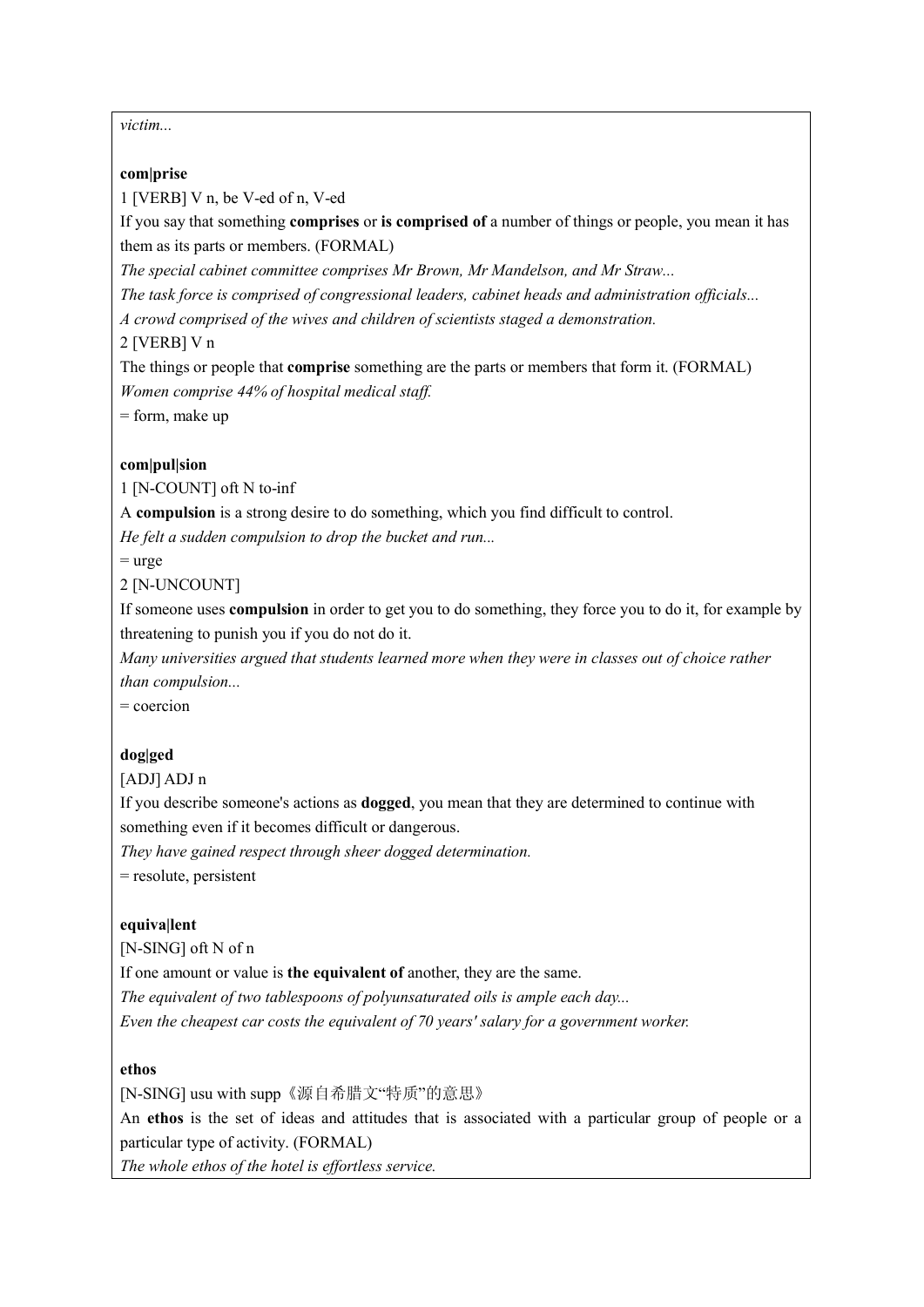*...the traditional public service ethos.*

#### **hale**

[ADJ] usu v-link ADJ

If you describe people, especially people who are old, as **hale**, you mean that they are healthy. *She is remarkable and I'd like to see her remain hale and hearty for years yet.*

# **in|vet|er|ate**

# [ADJ] ADJ n

If you describe someone as, for example, an **inveterate** liar or smoker, you mean that they have lied or smoked for a long time and are not likely to stop doing it.

*...an inveterate gambler.*

# **in|vin|cible**

1 [ADJ]

If you describe an army or sports team as **invincible**, you believe that they cannot be defeated. *When Tom is on form(*状态良好*) he is virtually invincible.*

= unbeatable

● **invincibility** [N-UNCOUNT]

*...symbols of the invincibility of the Roman army.*

2 [ADJ] usu ADJ n

If someone has an **invincible** belief or attitude, it cannot be changed. *He also had an invincible faith in the medicinal virtues of garlic.*

# **lit|era|ti**

[N-PLURAL]

**Literati** are well-educated people who are interested in literature.

*...the Australian storyteller who was loved by readers but disdained by the literati.*

# **par|al|lel**

1 [N-COUNT]

If something has a **parallel**, it is similar to something else, but exists or happens in a different place or at a different time. If it has **no parallel** or is **without parallel**, it is not similar to anything else.

*Readers familiar with English history will find a vague parallel to the suppression of the monasteries... It's an ecological disaster with no parallel anywhere else in the world.*

2 [VERB] V n, V n

If one thing **parallels** another, they happen at the same time or are similar, and often seem to be connected.

*Often there are emotional reasons paralleling the financial ones...*

*His remarks paralleled those of the president.*

= echo

3 [ADJ] oft ADJ with/to n

**Parallel** events or situations happen at the same time as one another, or are similar to one another. *...parallel talks between the two countries' Foreign Ministers...*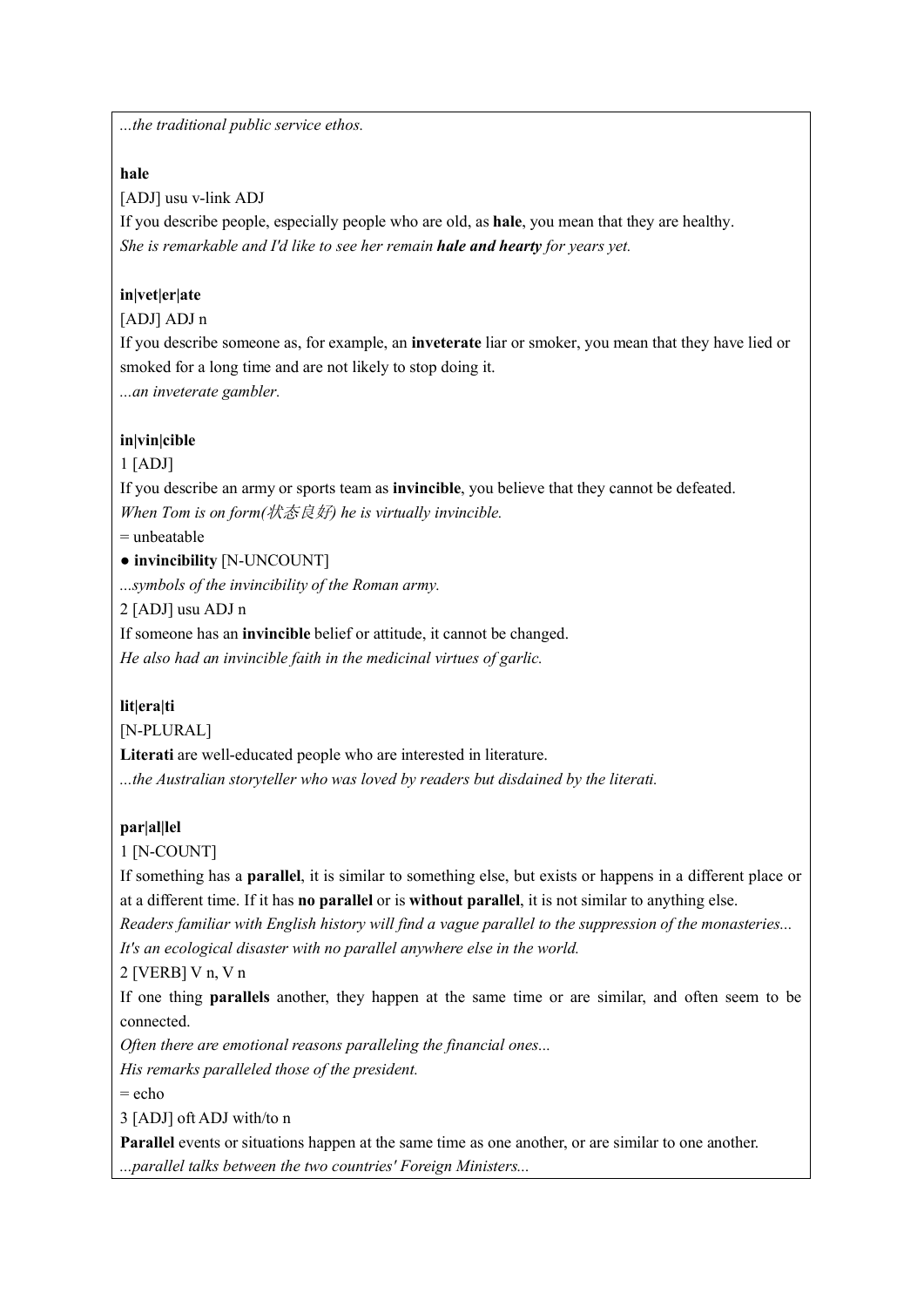*Their instincts do not always run parallel with ours...*

4 [ADJ] oft ADJ to/with n

If two lines, two objects, or two lines of movement are **parallel**, they are the same distance apart along their whole length.

*...seventy-two ships, drawn up in two parallel lines...*

*Farthing Lane's just above the High Street and parallel with it...*

# **per|plexed**

[ADJ] usu v-link ADJ

If you are **perplexed**, you feel confused and slightly worried by something because you do not understand it.

*She is perplexed about what to do for her daughter...*

# **plum|met**

1 [VERB] V, V to n, V from/to/by n

If an amount, rate, or price **plummets**, it decreases quickly by a large amount. (JOURNALISM)

*In Tokyo share prices have plummeted for the sixth successive day...*

*The Prime Minister's popularity has plummeted to an all-time low in recent weeks...*

*The shares have plummeted from 130p to 2.25p in the past year.*

= plunge

2 [VERB] V prep

If someone or something **plummets**, they fall very fast towards the ground, usually from a great height. *The jet burst into flames and plummeted to the ground...*

# **por|tray**

1 [VERB] V n, V-ed

When an actor or actress **portrays** someone, he or she plays that person in a play or film.

*In 1975 he portrayed the king in Hamlet.*

2 [VERB] V n, V-ed

When a writer or artist **portrays** something, he or she writes a description or produces a painting of it. *...this northern novelist, who accurately portrays provincial domestic life.*

*...the landscape as portrayed by painters such as WuDaozi.*

 $=$  depict

3 [VERB] V n as n, be V-ed

If a film, book, or television programme **portrays** someone in a certain way, it represents them in that way.

*She says the programme portrayed her as a `lady of easy virtue'.*

*...complaints about the way women are portrayed in adverts.*

#### **prance**

[VERB] V adv/prep

If someone **prances** around, they walk or move around with exaggerated movements, usually because they want people to look at them and admire them.

*He was horrified at the thought of his son prancing about on a stage in tights.*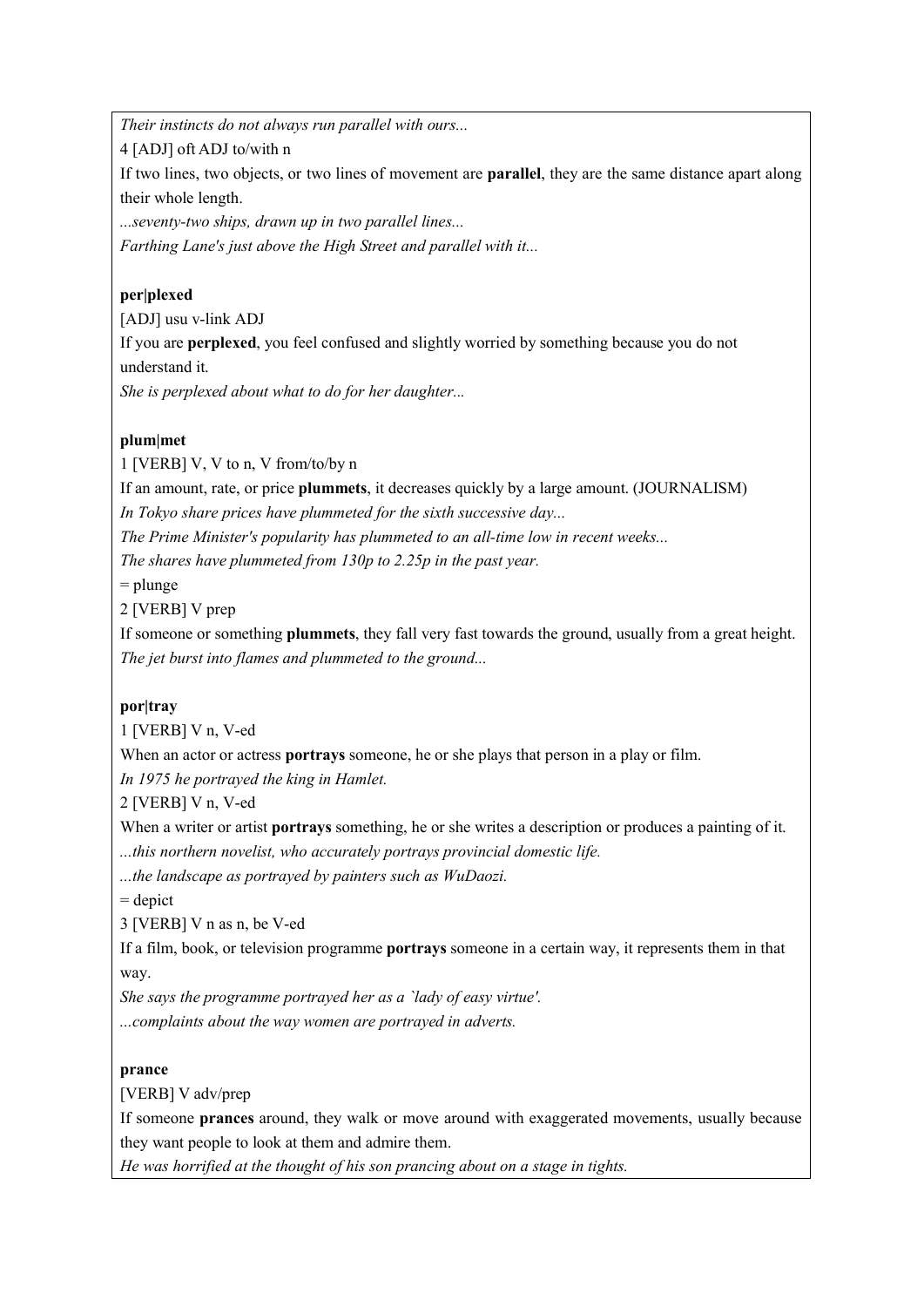#### **sanc|tion**

《源自拉丁文"使神圣"的意思》

#### [VERB] V n

If someone in authority **sanctions** an action or practice, they officially approve of it and allow it to be done.

*He may now be ready to sanction the use of force...*

[N-UNCOUNT] with supp

**sanction** is also a noun.

*The king could not enact laws without the sanction of Parliament.*

= approval

#### **se|duce**

[VERB] V n, V n into -ing/n

If something **seduces** you, it is so attractive that it makes you do something that you would not otherwise do.

*The view of lake and plunging cliffs seduces visitors...*

*Clever advertising would seduce more people into smoking.*

#### **sling**

1 [VERB] V n prep/adv

If you **sling** something somewhere, you throw it there carelessly.

*I saw him take off his anorak and sling it into the back seat.*

 $=$  fling

2 [VERB] V n prep, V n prep

If you **sling** something over your shoulder or over something such as a chair, you hang it there loosely.

*She slung her coat over her desk chair...*

*He had a small green rucksack slung over one shoulder.*

3 [VERB] usu passive, be V-ed prep

If a rope, blanket, or other object **is slung** between two points, someone has hung it loosely between them.

*...two long poles with a blanket slung between them...*

#### **sol|ace**

[N-UNCOUNT]

**Solace** is a feeling of comfort that makes you feel less sad. (FORMAL)

*I found solace in writing when my father died three years ago...*

 $=$  comfort

#### **soli|tary**

1 [ADJ] usu ADJ n A person or animal that is **solitary** spends a lot of time alone. *Paul was a shy, pleasant, solitary man... They often have a lonely and solitary life to lead.* 2 [ADJ] ADJ n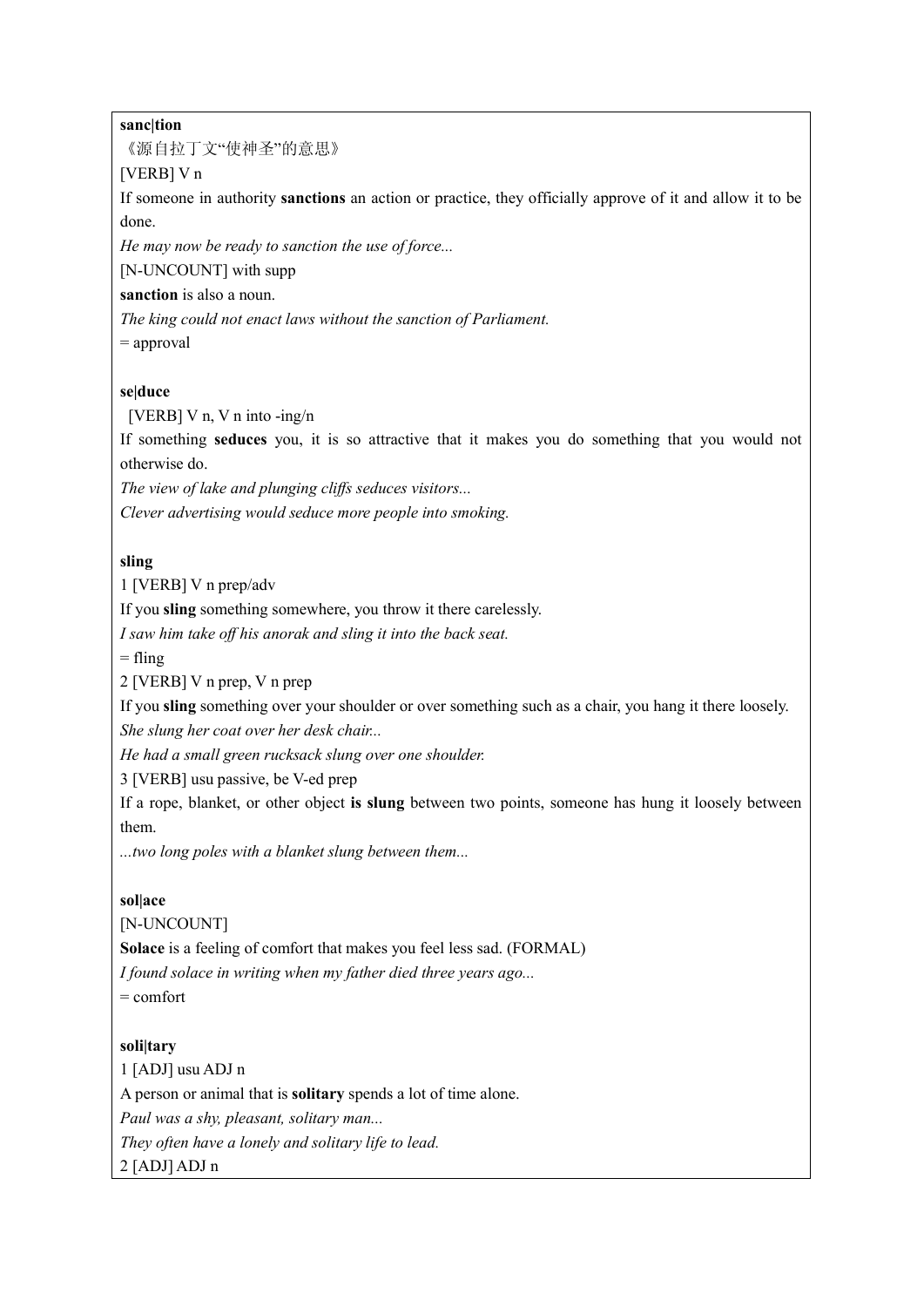A **solitary** activity is one that you do alone. *His evenings were spent in solitary drinking.*

#### **sprawl**

1 [VERB] V prep/adv

If you **sprawl** somewhere, you sit or lie down with your legs and arms spread out in a careless way. *She sprawled on the bed as he had left her, not even moving to cover herself up...*

[PHRASAL VERB] V P prep

**Sprawl out** means the same as sprawl.

*He would take two aspirin and sprawl out on his bed.*

2 [VERB] V prep

If you say that a place **sprawls**, you mean that it covers a large area of land.

*Sichuan Province sprawls over 48*,*5000k* ㎡ *in the southwest of China.*

3 [N-UNCOUNT] usu with supp

You can use **sprawl** to refer to an area where a city has grown outwards in an uncontrolled way. *The whole urban sprawl of Ankara contains over 22m people.*

### **sup|plant**

[VERB] be V-ed, V n If a person or thing **is supplanted**, another person or thing takes their place. (FORMAL) *He may be supplanted by a younger man... By the 1930s the wristwatch had almost completely supplanted the pocket watch.*

 $=$  usurp

# **trick|le**

1 [VERB] V prep/adv, V n When a liquid **trickles**, or when you **trickle** it, it flows slowly in very small amounts. *A tear trickled down the old man's cheek... Trickle water gently over the back of your baby's head...* [N-COUNT] usu sing **Trickle** is also a noun. *There was not so much as a trickle of water.* 2 [VERB] V adv/prep When people or things **trickle** in a particular direction, they move there slowly in small groups or amounts, rather than all together. *Some donations are already trickling in.* [N-COUNT] usu sing **Trickle** is also a noun. *The flood of cars has now slowed to a trickle...*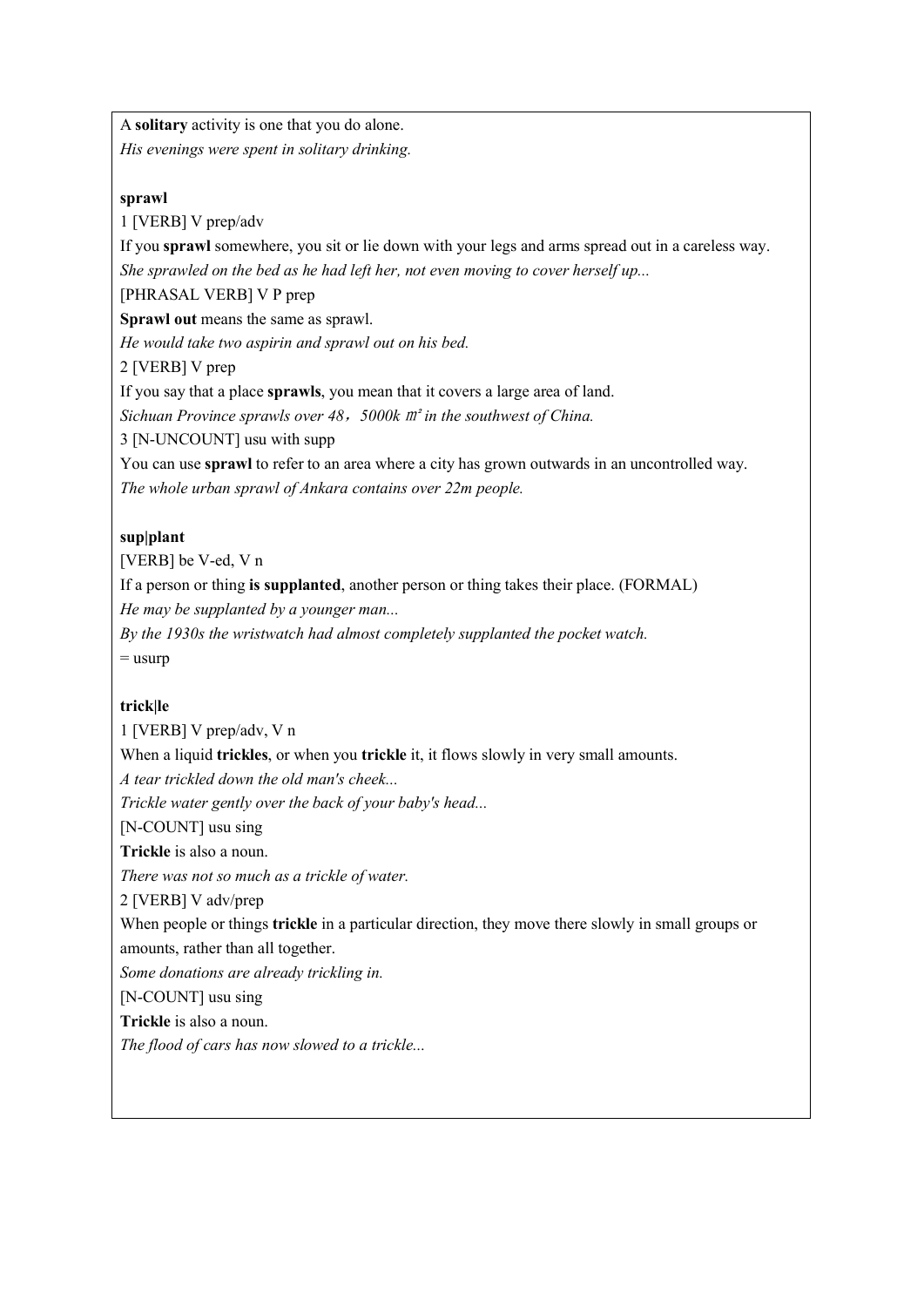# 教学内容与组织安排

# **Teaching Goals:**

1. To get Ss to analyze this text;

2. To get Ss to translate some complicated sentences

#### **Teaching Method:**

1. Task-based methodology

2. Communicative Approach

# **Difficulties and Importance:**

Appreciate and translate some complicated sentences.

### **Teaching Procedures:**

# **Step 1. Theme of the text**

A recurring theme throughout Anna Quindlen's *How Reading Changed My Life* is the comforting premise that readers are never alone. "There was waking, and there was sleeping. And then there were books," she writes, "a kind of parallel universe in which anything might happen and frequently did, a universe in which I might be a newcomer but never really a stranger. My real, true world." Indeed, Quindlen's essays are full of the names of "friends," real or fictional--Anne of Green Gables and Heidi; Anthony Trollope and Jane Austen, to name just a few--who have comforted, inspired, educated, and delighted her throughout her life.

# **Step 2. Structure**

Part 1 (para. 1)

I grew up in a quiet neighborhood where I developed the habit of reading as a small child.

Part 2 (paras.2---15):

A: I was an avid reader throughout my childhood and adolescence. (paras. 2-9)

- 1. I wandered the world and learned about people through books. (paras. 2-4)
- 2. As a child I preferred reading to playing outdoors with my peers. (paras. 5-6)
- 3. Through books, I also learned about myself, my wishes and dreams. (paras. 7-8)
- 4. I read because I loved it more than anything else in the world. (para. 9)

B: In my adulthood I remain an avid reader in an unfavorable environment. (paras. 10-15)

- 1. It is believed reading should serve a useful purpose and aimless reading is discouraged. (paras. 10-11)
- 2. Reading is being replaced by TV and the movies. (paras. 12-13)
- 3. The reading population has become a minority group. (paras. 14-15)

Part 3 (paras. 16-18 )

Despite the decline of reading, there are still bookworms like me among ordinary people.

# **Step 3. Text analysis**

# **para.1**

The neighborhood where I grew up was the sort of place in which people dream of raising children—a small but satisfying spread of center-hall **colonials**, old rose, and quiet roads.

**colonials:** houses built in the style of the 18<sup>th</sup> century during the colonial period of American history.

# **para.3**

**1.** "It is a far, far better thing that I do, than I have ever done; it is a far, far better rest that I go to, than I have ever known.

**a.** ask one or two of the students to try to translate this sentence.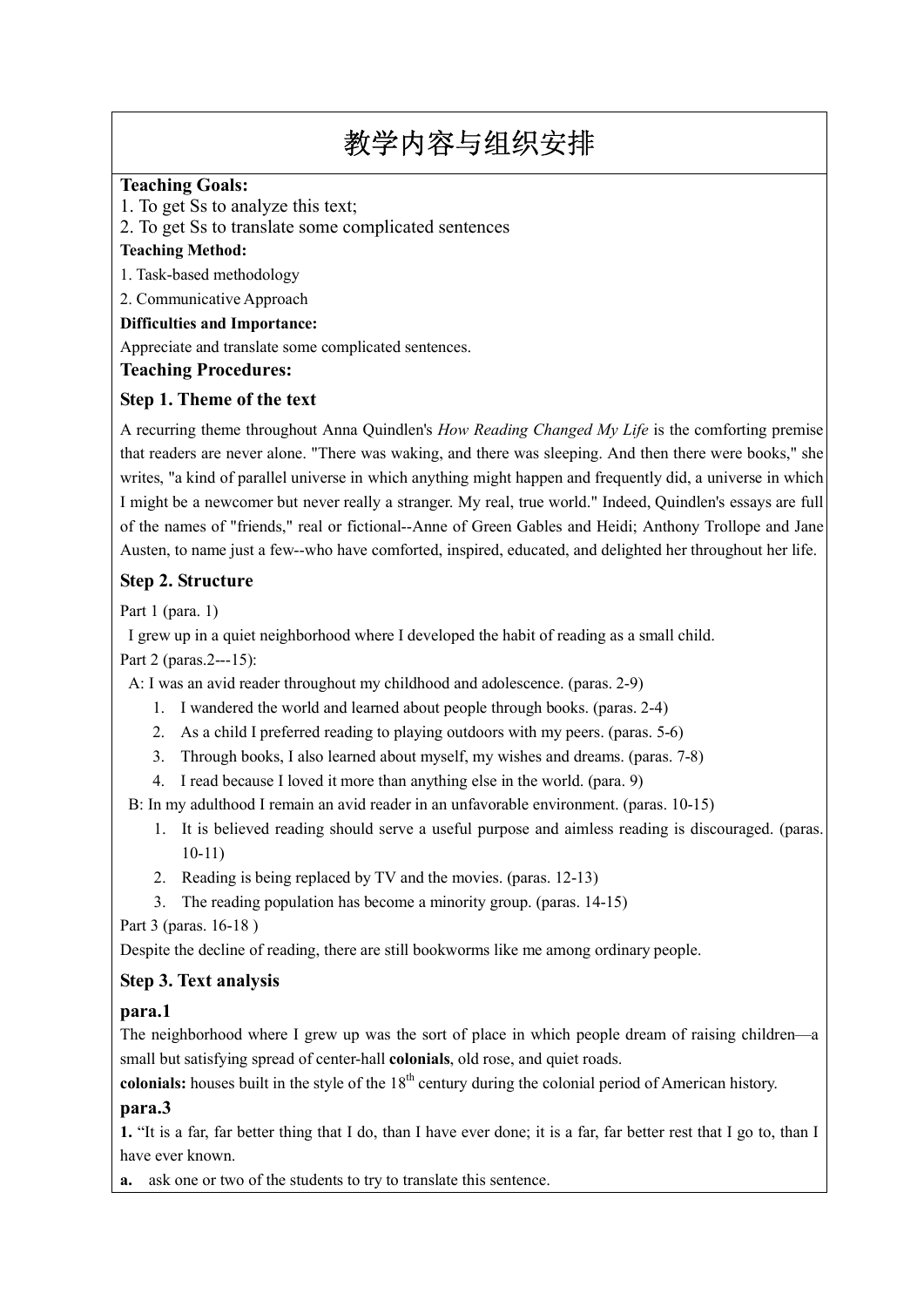**b.** give them the reference translation—"我要做的将是我有生以来所做过的最好、最有意义的事情; 我将得到的休息也将是我一生中从未有过的最好的休息。"

**2.** Later, over a **stiff and awkward lunch** of tuna-fish salad, some of the other girls at my table were perplexed by the source of the quotation and what it meant, and I was certain, at that moment, that the scholarship was mine.

**a.** ask students try their best to understand the meaning of "stiff and awkward lunch" and translate the phrase "over a stiff and awkward lunch of tuna-fish salad"

**b.** give them the reference translation—"在紧张而尴尬的气氛中吃着金枪鱼沙拉午饭的时候"

#### **para.4**

**1**.One poem **committed to memory** in grade school **survives in my mind.**

**commit sth to memory:** to study sth carefully so as to remember it exactly.

**survive in my mind:** It is more natural to say "still remain in my mind" or "I still remember."

**2**. It is by **Emily Dickinson**: "There is no Frigate like a book/ To take us Lands away/ Nor any coursers like a Page/Of prancing Poetry."

**a.** give students a brief introduction about Emily Dickinson:

**Emily Elizabeth Dickinson** (December 10, 1830 – May 15, 1886) was an American poet. Born in Amherst, Massachusetts, to a successful family with strong community ties, she lived a mostly introverted and reclusive life. After she studied at the Amherst Academy for seven years in her youth, she spent a short time at Mount Holyoke Female Seminary before returning to her family's house in Amherst. Thought of as an eccentric by the locals, she became known for her penchant for white clothing and her reluctance to greet guests or, later in life, even leave her room. Most of her friendships were therefore carried out by correspondence.

While Dickinson was a prolific private poet, fewer than a dozen of her nearly eighteen hundred poems were published during her lifetime. The work that was published during her lifetime was usually altered significantly by the publishers to fit the conventional poetic rules of the time. Dickinson's poems are unique for the era in which she wrote; they contain short lines, typically lack titles, and often use slant rhyme as well as unconventional capitalization and punctuation. Many of her poems deal with themes of death and immortality, two recurring topics in letters to her friends.

**b.** ask students try their best to understand the poem: Emily Dickinson is telling us in this poem that a book can take us to places far beyond our neighboring countries and faster than the fastest boat. And a page of poetry can make us feel we are springing and dancing quickly, happily and proudly as no racing horse can.

#### **para.5**

**1.** Perhaps restlessness is a necessary corollary of devoted literacy.

- **a.** ask students try to understand this sentence with reference to "perhaps only a truly discontented child can become as seduced by books as I was"
- **b.** give them the reference answer: perhaps if a person works really hard at reading and writing, he or she is bound to be restless.

**2.** Sometimes I went out with them, coaxed **into** the street, **out into** the fields, **down** by the creek, by the lure of what I knew instinctively was normal childhood.

Remind students to notice the parallelism and imitate such usage in their writing.

#### **para.6**

I have clear memories **of** that sort of life, **of** lifting the rocks in the creek that trickled through Naylor's Run to search for crayfish, **of** laying pennies on the tracks of the trolley and running to fetch them,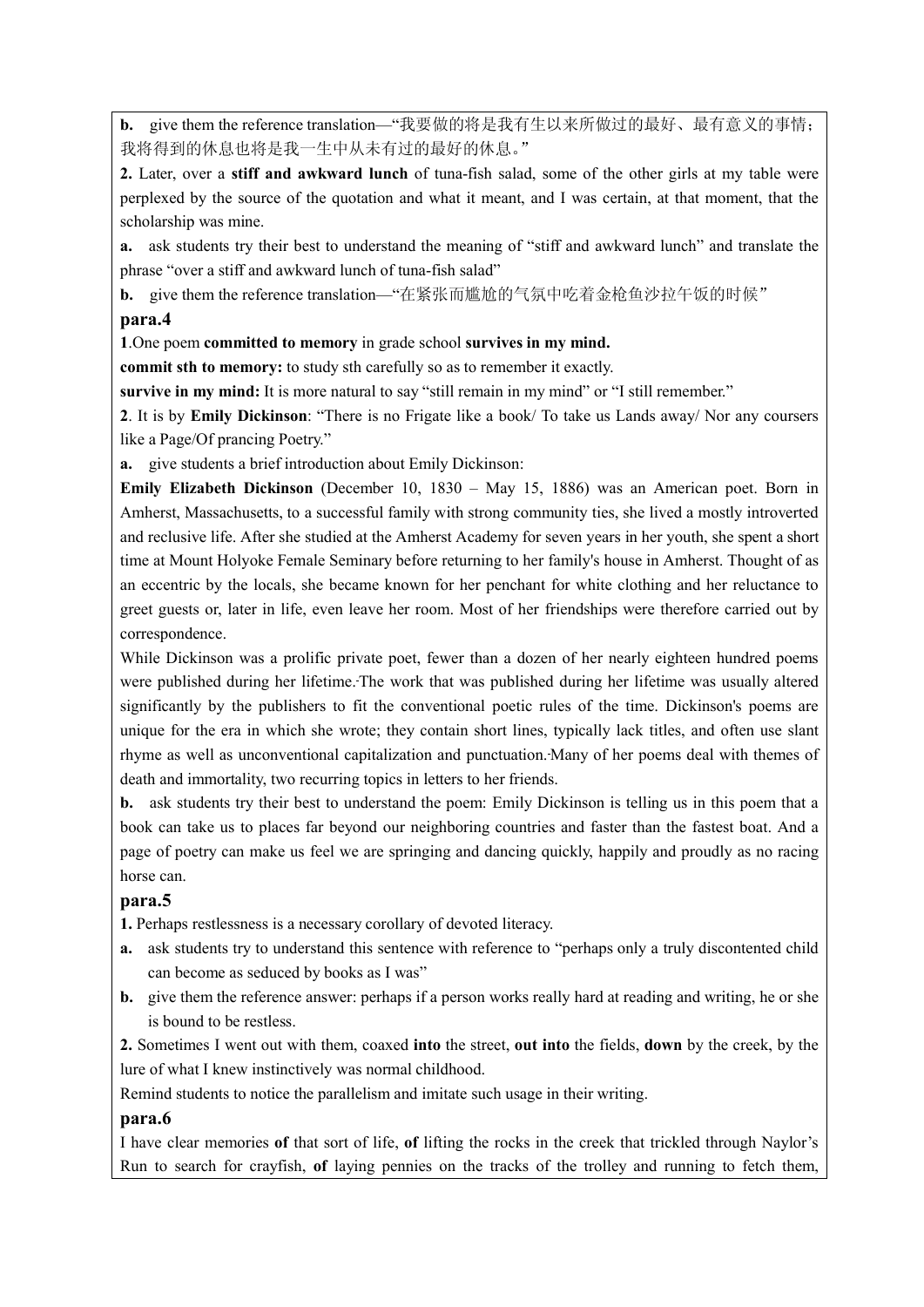flattened, when the trolley had passed.

ask students to pay attention to the usage of "of" and try their best to imitate such a complicated structure. **para.9**

Yet of all the many things in which we recognize some universal comfort—God, sex, food, family, friends—reading seems to be the one in which the comfort is most undersung, at least publicly, although it was really all I thought of, or felt, **when I was eating up book after book, running away from home while sitting in that chair, traveling around the world and yet never leaving the room.** 

- **a.** ask students try to understand and translate this sentence.
- **b.** give them the reference answer.不论是在我贪婪地一本接着一本看书的时候;还是在我明明坐在 椅子上,可是心却早跑出了家门的时候;或是在我满世界到处漫游,而实际上根本从来没有离 开房间的时候。

#### **para.10**

While we **pay lip service to** the virtues of reading, the truth is that there is still in our culture something that suspects those who read too much, whatever reading too much means, of being lazy, aimless dreamers, people who need to grow up and come outside to where life is, who think them superior in their separateness.

- **a. pay lip service to**: to give insincere agreement to
- **b.** to ask students analyze the structure of this sentence.

#### **suspect sb of doing sth.**

#### **para.11**

1. There is something in the American character that is even secretly hostile to the act of aimless reading, a certain **hale and heartiness** that is suspicious of reading as anything more than a tool for advancement.

**hale and hearty**: (esp. of an old person) strong and healthy.

to remind students that "hale and heartiness" here should mean "a prejudiced view".

2. Any sort of turning away from human contact is suspect, especially one that **interferes with** the **go-out-and-get-going ethos** that seems to be at the heart of our national character.

**interfere with:** (here) to prevent sth from happening or developing in the correct way

**go-out-and-get-going ethos:** "走出去、干起来 "的精神

#### **para.12**

There also arose, as I was growing up, a kind of careerism in the United States that sanctioned reading **only if** there was some point to it.

#### **only if:**

(used when something will happen if something else happens first but will definitely not happen if the first thing does not) [conjunction]

#### **para.14**

But in the fifteenth century **Gutenberg** invented the **printing press**, and so began the process of turning the book from a work of art for the few into a source of information for the many.

**Johannes Gutenberg** (c. 1398 – February 3, 1468) was a German blacksmith, goldsmith, printer, and publisher who introduced printing to Europe. His invention of mechanical movable type printing started the Printing Revolution and is widely regarded as the most important event of the modern period. It played a key role in the development of the Renaissance, Reformation, the Age of Enlightenment and the Scientific Revolution and laid the material basis for the modern knowledge-based economy and the spread of learning to the masses.

Gutenberg was the first European to use movable type printing, in around 1439. Among his many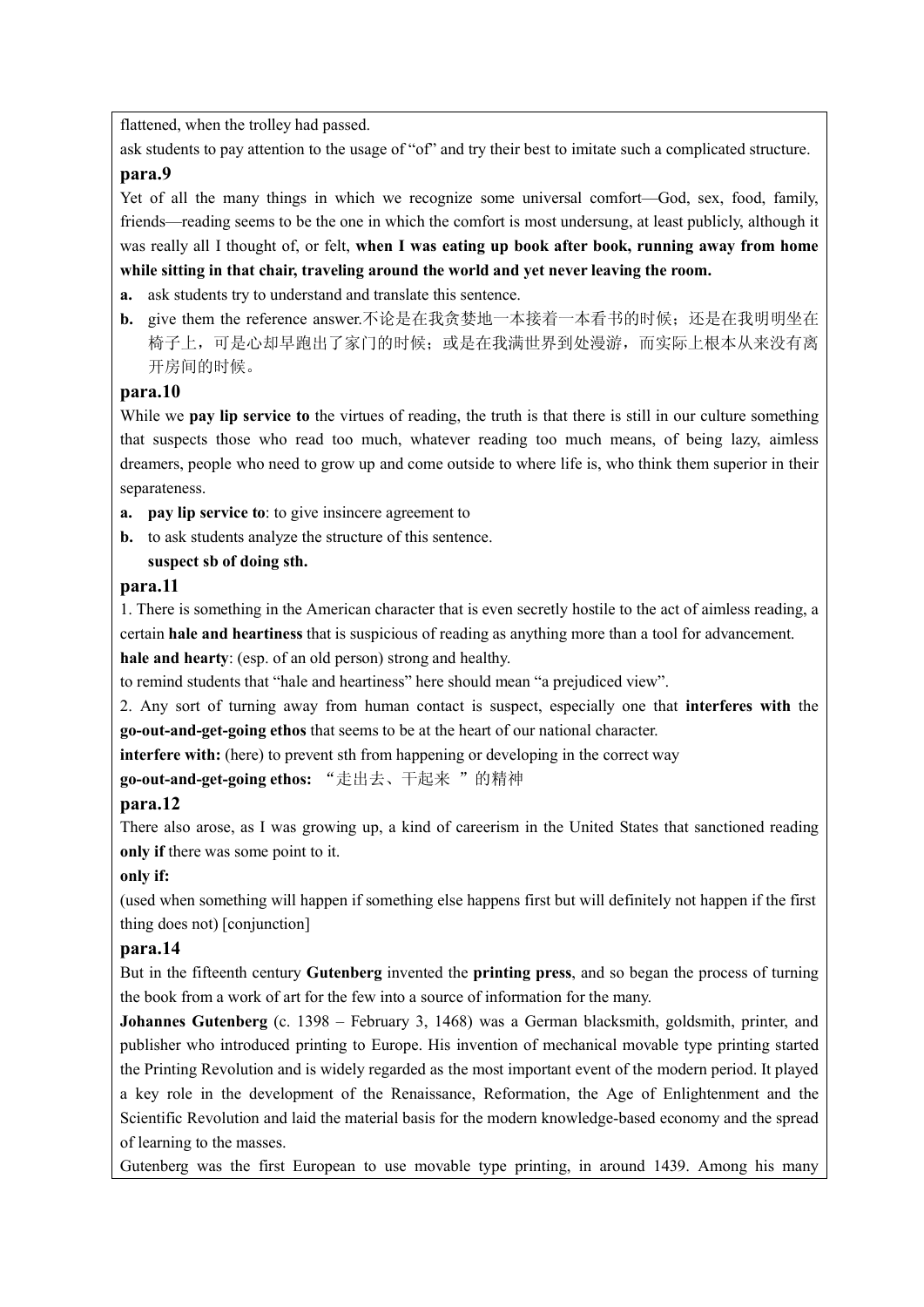contributions to printing are: the invention of a process for mass-producing movable type; the use of oil-based ink; and the use of a wooden printing press similar to the agricultural screw presses of the period. His truly epochal invention was the combination of these elements into a practical system which allowed the mass production of printed books and was economically viable for printers and readers alike. Gutenberg's method for making type is traditionally considered to have included a type metal alloy and a hand mould for casting type.

The use of movable type was a marked improvement on the handwritten manuscript, which was the existing method of book production in Europe, and upon woodblock printing, and revolutionized European book-making. Gutenberg's printing technology spread rapidly throughout Europe and later the world.

His major work, the Gutenberg Bible (also known as the 42-line Bible), has been acclaimed for its high aesthetic and technical quality.

### **printing press:** 印刷机

### **para.15**

There was certainly no talk of comfort and joy, of the lively subculture **of** those of us who comprise the real clan of the book, who read not to judge the reading of others but to take the measure of ourselves. **Of** those of us who read because we love it more than anything, who feel about bookstores the way some people feel about jewelers.

ask students to analyze the structure of this sentence and the usages of several "of"s.

### **para.16**

### **It was still in the equivalent of the club chairs that we found one another…**

We still found each other like we did when we were young.

# **Period 4 Word Formation**,**Grammar and Exercise**(**90 Minutes**)

# **Teaching Goals:**

1. To get Ss to familiarize with prefix "under", "over" and suffix "ever"

2. To get Ss to practice how to use the four idioms with "if"

3. To check Ss' exercises.

# **Teaching Method:**

1. Task-based methodology

2. Communicative Approach

#### **Difficulties and Importance:**

Notice the prefix "under", "over" and suffix "ever"

Use the four idioms with "if"

# **Teaching Procedures:**

# **Step 1. Word formation**

1) prefix–under and over

under:

e.g undersung, underdone, underestimate, undernourishment, undereducated, underdeveloped, underpaid, undervalued, underrated, understatement

over:

e.g overdone, overestimate, over-nourishment, overweight, overeducated, overdeveloped, overworked, overemphasis, overrated, overstaffed, overstatement

2) suffix--ever

whatever, however, whenever, wherever